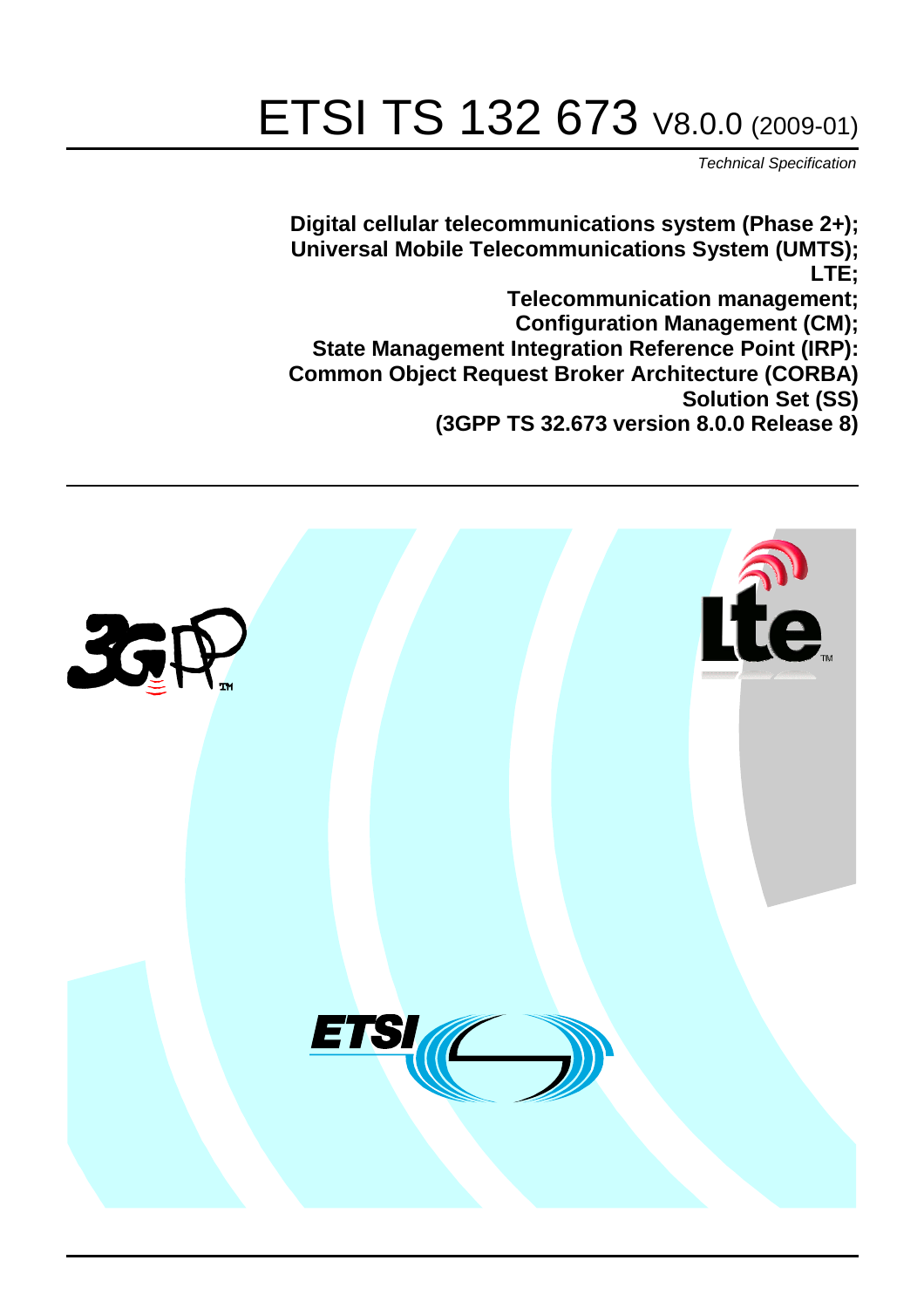Reference RTS/TSGS-0532673v800

Keywords

GSM, LTE, UMTS

#### *ETSI*

#### 650 Route des Lucioles F-06921 Sophia Antipolis Cedex - FRANCE

Tel.: +33 4 92 94 42 00 Fax: +33 4 93 65 47 16

Siret N° 348 623 562 00017 - NAF 742 C Association à but non lucratif enregistrée à la Sous-Préfecture de Grasse (06) N° 7803/88

#### *Important notice*

Individual copies of the present document can be downloaded from: [http://www.etsi.org](http://www.etsi.org/)

The present document may be made available in more than one electronic version or in print. In any case of existing or perceived difference in contents between such versions, the reference version is the Portable Document Format (PDF). In case of dispute, the reference shall be the printing on ETSI printers of the PDF version kept on a specific network drive within ETSI Secretariat.

Users of the present document should be aware that the document may be subject to revision or change of status. Information on the current status of this and other ETSI documents is available at <http://portal.etsi.org/tb/status/status.asp>

If you find errors in the present document, please send your comment to one of the following services: [http://portal.etsi.org/chaircor/ETSI\\_support.asp](http://portal.etsi.org/chaircor/ETSI_support.asp)

#### *Copyright Notification*

No part may be reproduced except as authorized by written permission. The copyright and the foregoing restriction extend to reproduction in all media.

> © European Telecommunications Standards Institute 2009. All rights reserved.

**DECT**TM, **PLUGTESTS**TM, **UMTS**TM, **TIPHON**TM, the TIPHON logo and the ETSI logo are Trade Marks of ETSI registered for the benefit of its Members.

**3GPP**TM is a Trade Mark of ETSI registered for the benefit of its Members and of the 3GPP Organizational Partners. **LTE**™ is a Trade Mark of ETSI currently being registered

for the benefit of its Members and of the 3GPP Organizational Partners.

**GSM**® and the GSM logo are Trade Marks registered and owned by the GSM Association.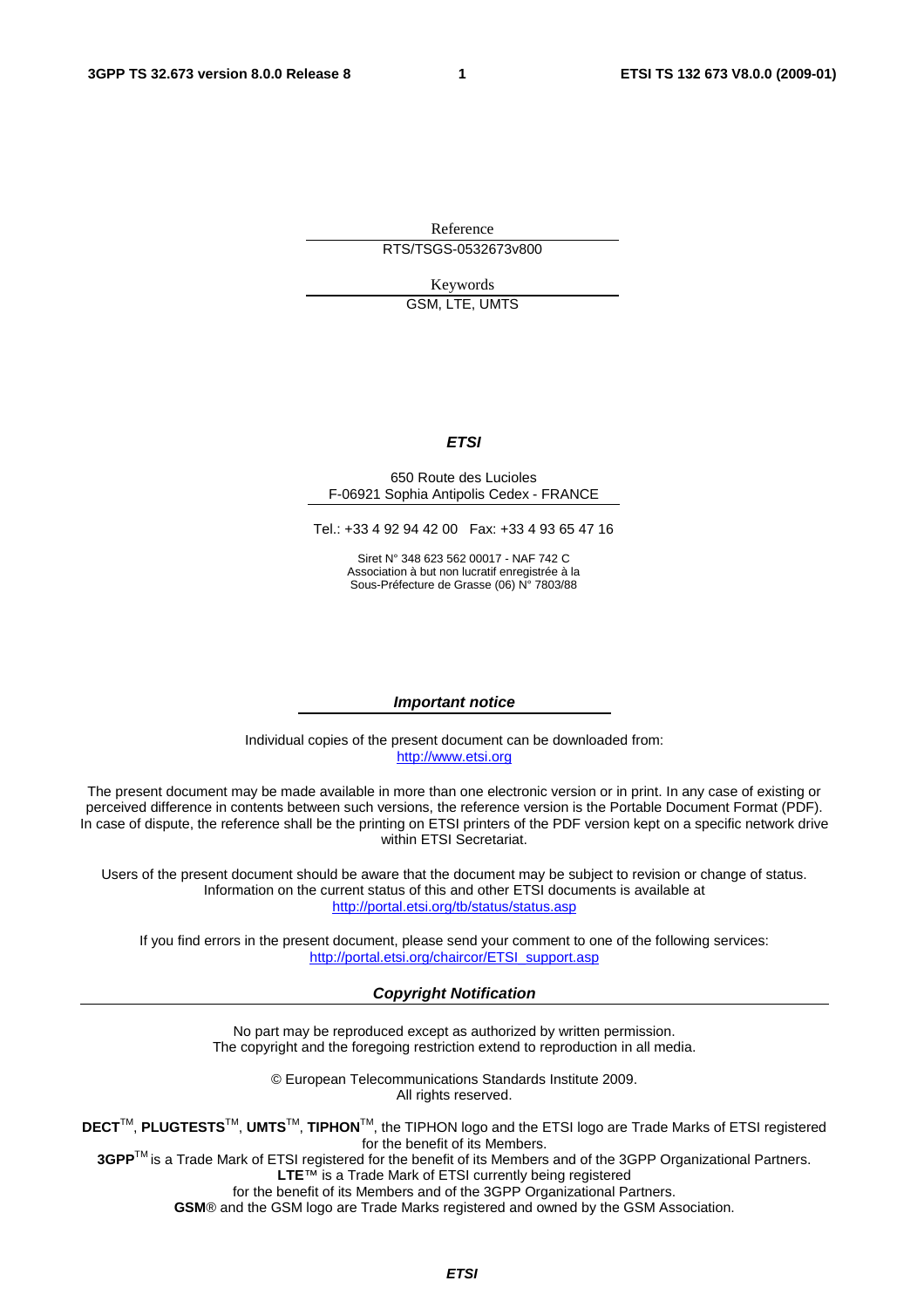# Intellectual Property Rights

IPRs essential or potentially essential to the present document may have been declared to ETSI. The information pertaining to these essential IPRs, if any, is publicly available for **ETSI members and non-members**, and can be found in ETSI SR 000 314: *"Intellectual Property Rights (IPRs); Essential, or potentially Essential, IPRs notified to ETSI in respect of ETSI standards"*, which is available from the ETSI Secretariat. Latest updates are available on the ETSI Web server [\(http://webapp.etsi.org/IPR/home.asp](http://webapp.etsi.org/IPR/home.asp)).

Pursuant to the ETSI IPR Policy, no investigation, including IPR searches, has been carried out by ETSI. No guarantee can be given as to the existence of other IPRs not referenced in ETSI SR 000 314 (or the updates on the ETSI Web server) which are, or may be, or may become, essential to the present document.

### Foreword

This Technical Specification (TS) has been produced by ETSI 3rd Generation Partnership Project (3GPP).

The present document may refer to technical specifications or reports using their 3GPP identities, UMTS identities or GSM identities. These should be interpreted as being references to the corresponding ETSI deliverables.

The cross reference between GSM, UMTS, 3GPP and ETSI identities can be found under <http://webapp.etsi.org/key/queryform.asp>.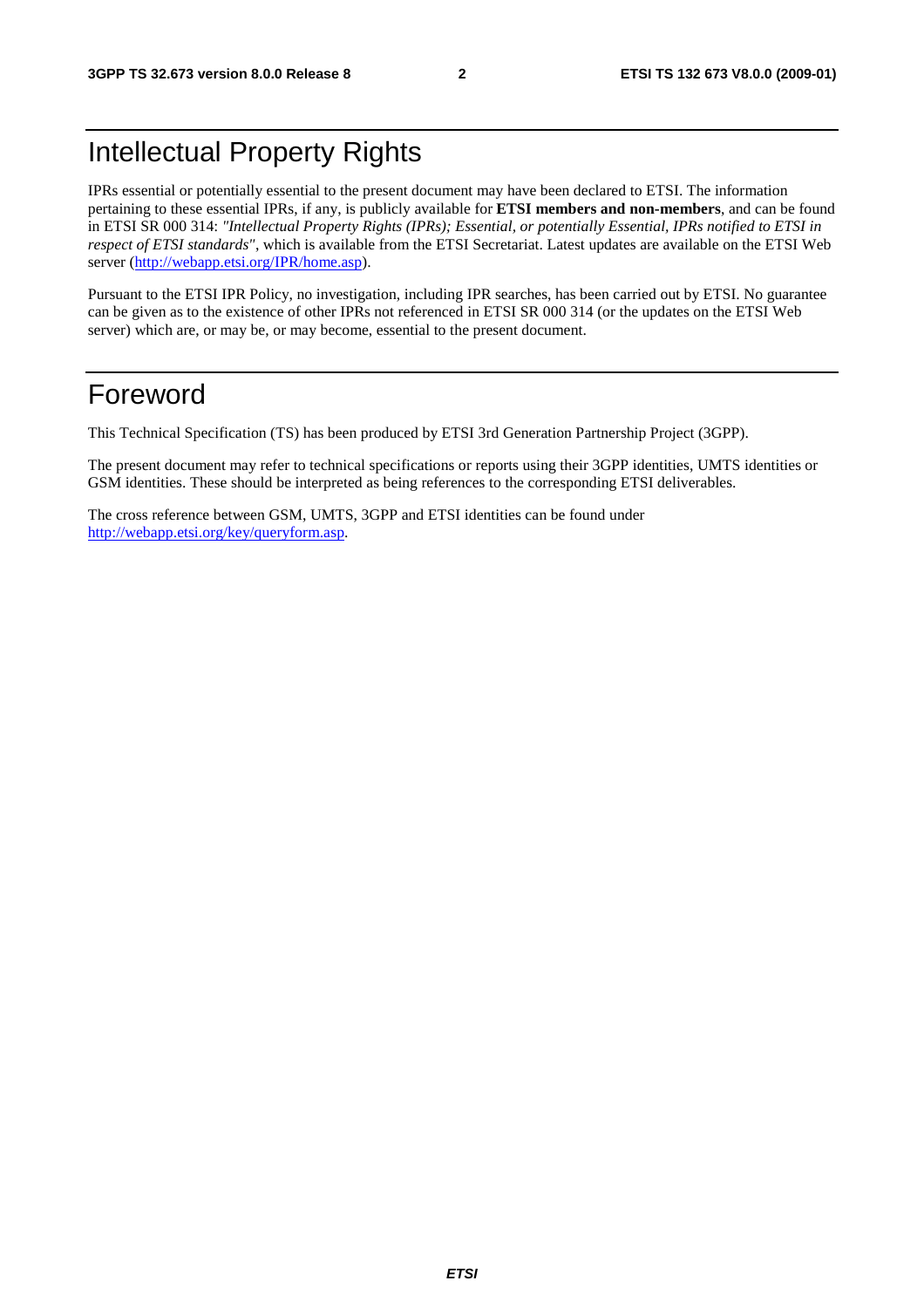$\mathbf{3}$ 

# Contents

| $\mathbf{1}$                  |  |
|-------------------------------|--|
| 2                             |  |
| 3<br>3.1<br>3.2<br>3.3        |  |
| 4                             |  |
| 5<br>5.1<br>5.2               |  |
| <b>Annex A (normative):</b>   |  |
| A.1                           |  |
| A.2                           |  |
| A.3                           |  |
| <b>Annex B</b> (informative): |  |
|                               |  |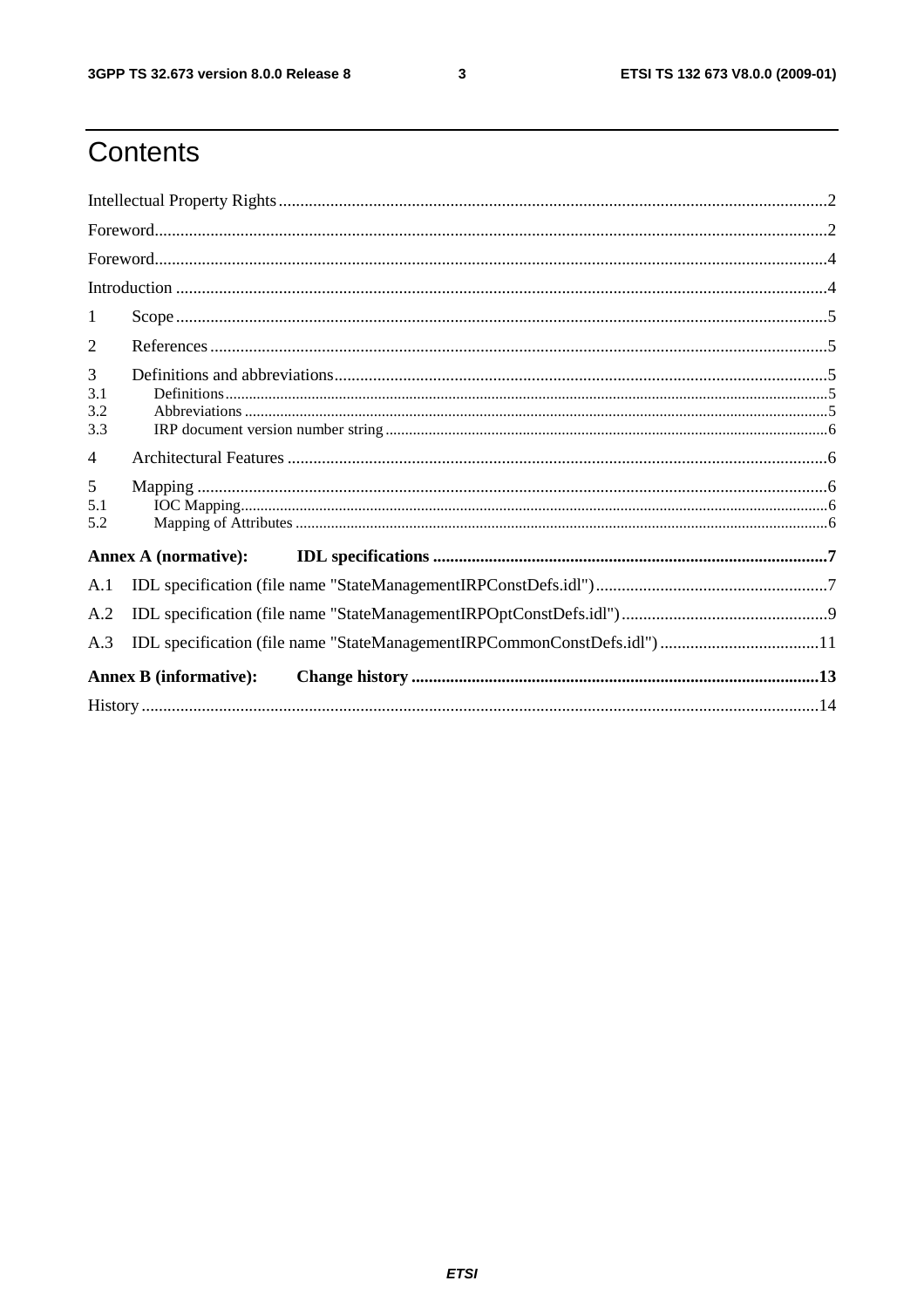### Foreword

This Technical Specification (TS) has been produced by the 3<sup>rd</sup> Generation Partnership Project (3GPP).

The contents of the present document are subject to continuing work within the TSG and may change following formal TSG approval. Should the TSG modify the contents of the present document, it will be re-released by the TSG with an identifying change of release date and an increase in version number as follows:

Version x.y.z

where:

- x the first digit:
	- 1 presented to TSG for information;
	- 2 presented to TSG for approval;
	- 3 or greater indicates TSG approved document under change control.
- y the second digit is incremented for all changes of substance, i.e. technical enhancements, corrections, updates, etc.
- z the third digit is incremented when editorial only changes have been incorporated in the document.

### Introduction

The present document is part of a TS-family covering the 3<sup>rd</sup> Generation Partnership Project; Technical Specification Group Services and System Aspects; Telecommunication management; as identified below:

- 32.671: Configuration Management (CM); State Management Integration Reference Point (IRP); Requirements
- 32.672: Configuration Management (CM); State Management Integration Reference Point (IRP); Information Service (IS)
- **32.673: Configuration Management (CM); State Management Integration Reference Point (IRP); Common Object Request Broker Architecture (CORBA) Solution Set (SS)**
- 32.675: Configuration Management (CM); State Management Integration Reference Point (IRP); Bulk CM eXtensible Markup Language (XML) file format definition

Configuration Management (CM), in general, provides the operator with the ability to assure correct and effective operation of the 3G network as it evolves. CM actions have the objective to control and monitor the actual configuration on the Network Elements (NEs) and Network Resources (NRs), and they may be initiated by the operator or by functions in the Operations Systems (OSs) or NEs.

CM actions may be requested as part of a deployment program (e.g. additions and deletions), as part of an optimisation program (e.g. modifications), and to maintain the overall Quality of Service (QoS). The CM actions are initiated either as single actions on single NEs of the 3G network, or as part of a complex procedure involving actions on many resources/objects in one or several NEs.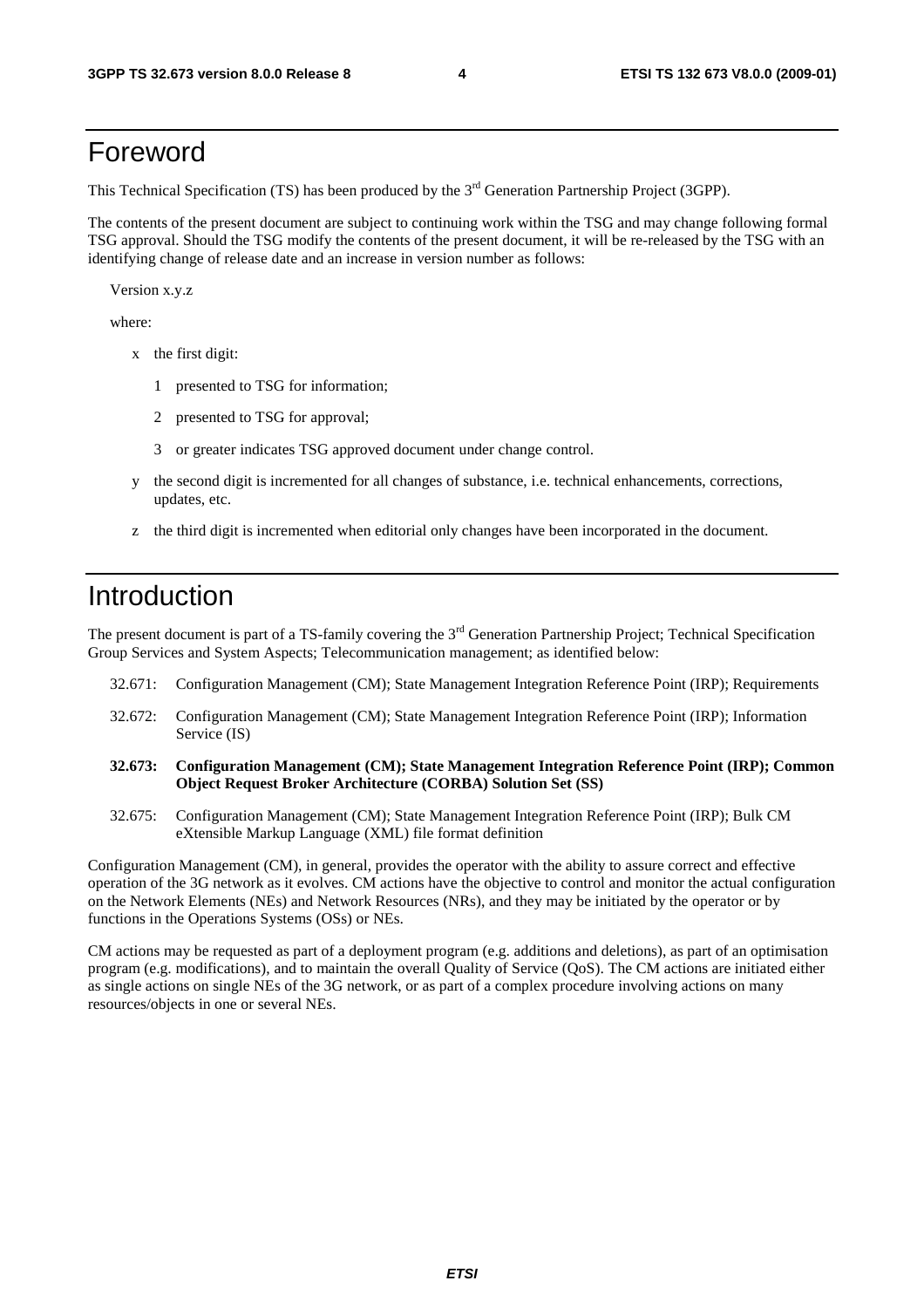### 1 Scope

The present document specifies the CORBA Solution Set (SS) for the IRP whose semantics is specified in State Management IRP: Information Service (IS) (3GPP TS 32.672 [2]).

Clause 1 to 3 provides background information. Clause 4 provides key architectural features supporting the SS. Clause 5 defines the mapping of operations, notification, parameters and attributes defined in IS to their SS equivalents. Annex A contains the IDL specification.

This Solution Set specification is related to 3GPP TS 32.672 V8.0.X.

### 2 References

The following documents contain provisions, which, through reference in this text, constitute provisions of the present document.

- References are either specific (identified by date of publication, edition number, version number, etc.) or non-specific.
- For a specific reference, subsequent revisions do not apply.
- For a non-specific reference, the latest version applies. In the case of a reference to a 3GPP document (including a GSM document), a non-specific reference implicitly refers to the latest version of that document *in the same Release as the present document*.
- [1] 3GPP TS 32.311: "Telecommunication management; Generic Integration Reference Point (IRP) management; Requirements".
- [2] 3GPP TS 32.672: "Telecommunication management; Configuration Management (CM); State Management Integration Reference Point (IRP): Information Service (IS)".
- [3] ITU-T Recommendation X.721: "Information technology Open Systems Interconnection Structure of management information: Definition of management information".
- [4] ITU-T Recommendation M.3100: "Generic network information model".

### 3 Definitions and abbreviations

### 3.1 Definitions

For the purposes of the present document, the terms and definitions defined in 3GPP TS 32.672 [2] apply. There are no additional definitions applicable to the present document.

### 3.2 Abbreviations

For the purposes of the present document, the following abbreviations apply:

| <b>CORBA</b> | Common Object Request Broker Architecture |
|--------------|-------------------------------------------|
| <b>IDL</b>   | <b>Interface Definition Language</b>      |
| <b>IOC</b>   | <b>Information Object Class</b>           |
| <b>IRP</b>   | Integration Reference Point               |
| IS           | <b>Information Service</b>                |
| <b>NE</b>    | Network Element                           |
| <b>OMG</b>   | <b>Object Management Group</b>            |
| SS           | <b>Solution Set</b>                       |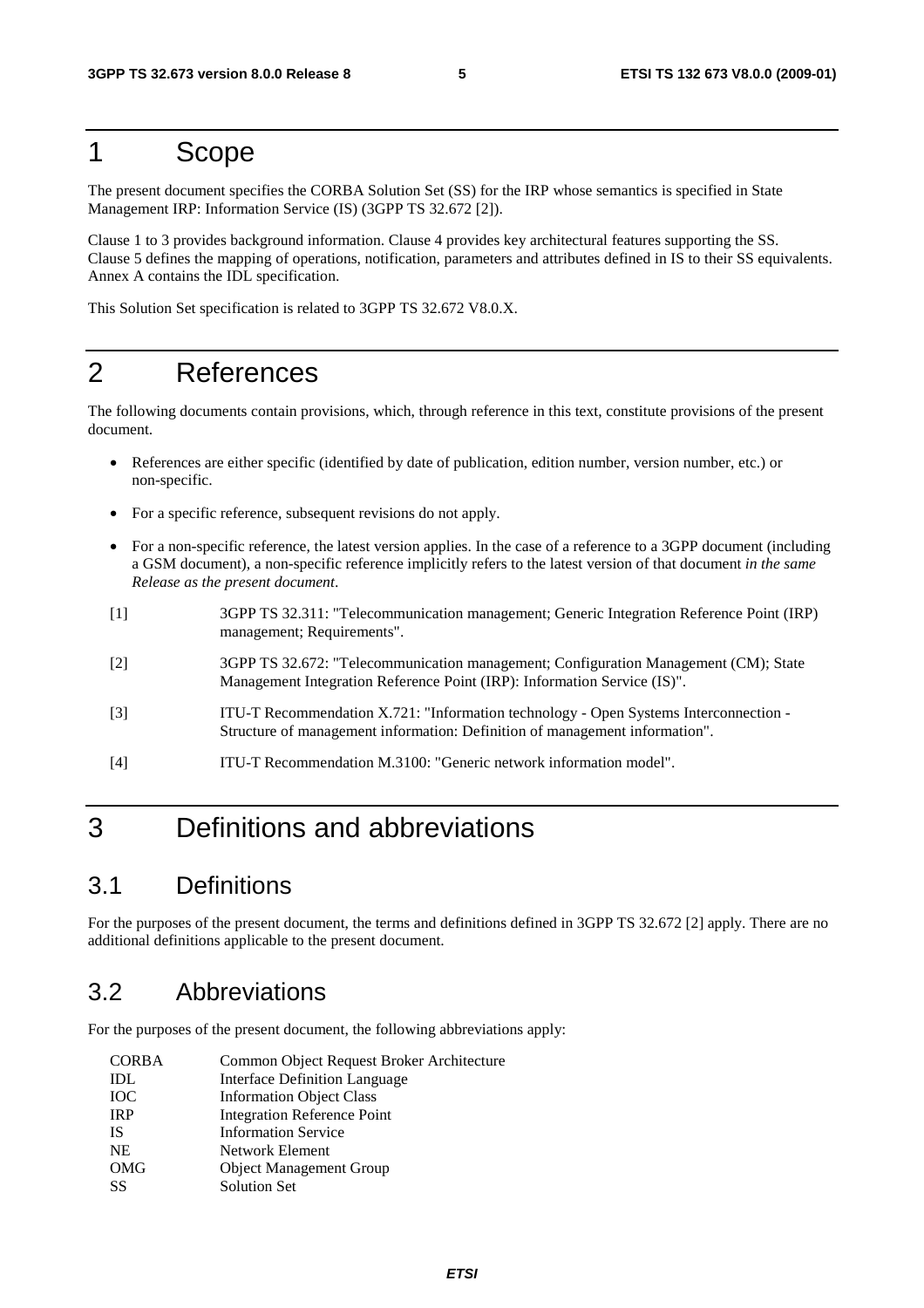### 3.3 IRP document version number string

The IRP document version number (sometimes called "IRP version" or "version number") string is used to identify this specification. The definition of "IRP document version number string" in 3GPP TS 32.311 [1] provides the rule to derive such a string.

As the State Management IRP IS as defined in 3GPP TS 32.672 [2] does not specify operations & notification (only State Management related data definitions), this string definition is stated here for potential future use only.

4 Architectural Features

The overall architectural feature of State Management IRP is specified in 3GPP TS 32.672 [2].

For this release there are no features identified that are specific to the CORBA SS.

# 5 Mapping

## 5.1 IOC Mapping

Table 1 provides the mapping of the information object classes defined in the IS of the State Management IRP [2] to the equivalent of this CORBA Solution Set.

#### **Table 1: Mapping of IOCs**

| <b>IOCs defined in State Management IRP IS [2]</b> | <b>ORBA SS Method</b>                                                 |
|----------------------------------------------------|-----------------------------------------------------------------------|
| StateManagementE                                   | mapping applicable for this < <archetyp>&gt; class.<br/>N0</archetyp> |

### 5.2 Mapping of Attributes

Table 2 provides the mapping of the IOC attributes defined in the IS of the State Management IRP [2] to their equivalents in this CORBA Solution Set. As [2] specified the Support Qualifier for these attributes as not applicable, mappings towards Mandatory and Optional are provided.

| <b>Table 2: Mapping of Attributes</b> |  |
|---------------------------------------|--|
|---------------------------------------|--|

| <b>Attributes defined in State</b><br><b>Management IRP IS [2]</b>     | <b>CORBA SS Method attributes</b>                           | Qualifier |
|------------------------------------------------------------------------|-------------------------------------------------------------|-----------|
| operationalState                                                       | OperationalState (ITU-T Recommendation X.721 [3])           | м         |
| operationalState                                                       | OperationalStateTypeOpt (ITU-T Recommendation X.721 [3])    | O         |
| usageState                                                             | UsageState (ITU-T Recommandation X.721 [3])                 | M         |
| usageState                                                             | UsageStateTypeOpt (ITU-T Recommandation X.721 [3])          | O         |
| administrativeState                                                    | AdministrativeState (ITU-T Recommandation X.721 [3])        | M         |
| administrativeState                                                    | AdministrativeStateTypeOpt (ITU-T Recommandation X.721 [3]) | O         |
| alarmStatus                                                            | AlarmStatus (ITU-T Recommandation M.3100 [4])               | M         |
| alarmStatus                                                            | AlarmStatusTypeOpt (ITU-T Recommendation M.3100 [4])        | O         |
| proceduralStatus                                                       | ProceduralStatus (ITU-T Recommendation X.721 [3])           | м         |
| proceduralStatus                                                       | ProceduralStatusTypeOpt (ITU-T Recommendation X.721 [3])    | O         |
| availabilityStatus                                                     | AvailabilityStatus (ITU-T Recommandation X.721 [3])         | M         |
| availabilityStatus                                                     | AvailabilityStatusTypeOpt (ITU-T Recommandation X.721 [3])  | O         |
| controlStatus                                                          | ControlStatus (ITU-T Recommandation X.721 [3])              | м         |
| controlStatus                                                          | ControlStatusTypeOpt (ITU-T Recommandation X.721 [3])       | O         |
| standbyStatus                                                          | StandbyStatus (ITU-T Recommandation X.721 [3])              | M         |
| StandbyStatusTypeOpt (ITU-T Recommandation X.721 [3])<br>standbyStatus |                                                             | O         |
| unknownStatus                                                          | UnknownStatus (ITU-T Recommendation X.721 [3])              | M         |
| unknownStatus                                                          | UnknownStatusTypeOpt (ITU-T Recommendation X.721 [3])       | O         |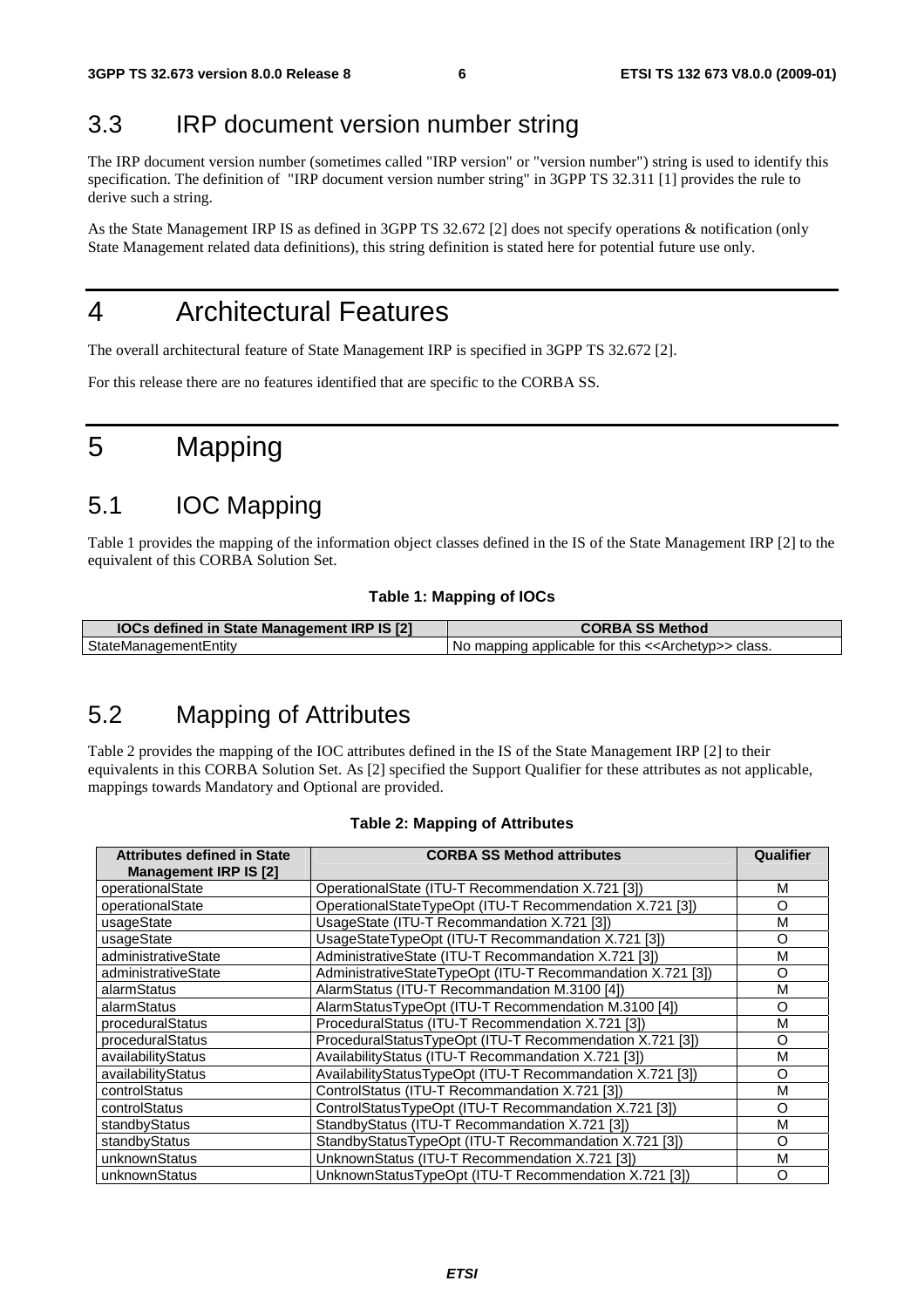## Annex A (normative): IDL specifications

//File:- StateManagementIRPConstDefs.idl #ifndef \_STATE\_MANAGEMENT\_IRP\_CONST\_DEFS\_IDL\_ #define \_STATE\_MANAGEMENT\_IRP\_CONST\_DEFS\_IDL\_

### A.1 IDL specification (file name "StateManagementIRPConstDefs.idl")

```
#include "CosNotification.idl" 
#include "ManagedGenericIRPConstDefs.idl" 
#include <StateManagementIRPCommonConstDefs.idl> 
#include <StateManagementIRPOptConstDefs.idl> 
// This statement must appear after all include statements 
#pragma prefix "3gppsa5.org" 
/* ## Module: StateManagementIRPConstDefs 
This module contains commonly used definitions for State Management IRP 
======================================================================== 
*/ 
module StateManagementIRPConstDefs
{ 
/* 
   Constant definitions for state management notifications uses when populating the 
   Cos::Structured event. 
   The "name" party of the structured event carries the following constant definitions 
   appropriate to the state being notified. 
   Refer to TS 32.663 regarding how to populate the structured event 
*/ 
    interface AttributeNameValue { 
      const string OPERATIONAL_STATE = "operationalState";<br>
const string USAGE STATE = "usageState";
      const string USAGE STATE
      const string ADMINISTRATIVE STATE = "administrativeState";
 const string ALARM_STATUS = "alarmStatus"; 
 const string PROCEDURAL_STATUS = "proceduralStatus"; 
      const string AVAILABILITY STATUS = "availabilityStatus";
 const string CONTROL_STATUS = "controlStatus"; 
 const string STANDBY_STATUS = "standbyStatus"; 
 const string UNKNOWN_STATUS = "unknownStatus"; 
    }; 
/* 
   The following structures provide the new state value, 
    and the optional old state value 
    The structures are passed in the value part of the cos structured event 
*/ 
    struct OperationalStateOldNewValue{ 
       StateManagementIRPCommonConstDefs::OperationalState new; 
       StateManagementIRPOptConstDefs::OperationalStateTypeOpt old; 
    }; 
    struct UsageStateOldNewValue{ 
       StateManagementIRPCommonConstDefs::UsageState new; 
       StateManagementIRPOptConstDefs::UsageStateTypeOpt old; 
    }; 
    struct AdministrativeStateOldNewValue{ 
       StateManagementIRPCommonConstDefs::AdministrativeState new; 
       StateManagementIRPOptConstDefs::AdministrativeStateTypeOpt old; 
    }; 
    struct AlarmStatusOldNewValue{ 
       StateManagementIRPCommonConstDefs::AlarmStatus new; 
       StateManagementIRPOptConstDefs::AlarmStatusTypeOpt old;
```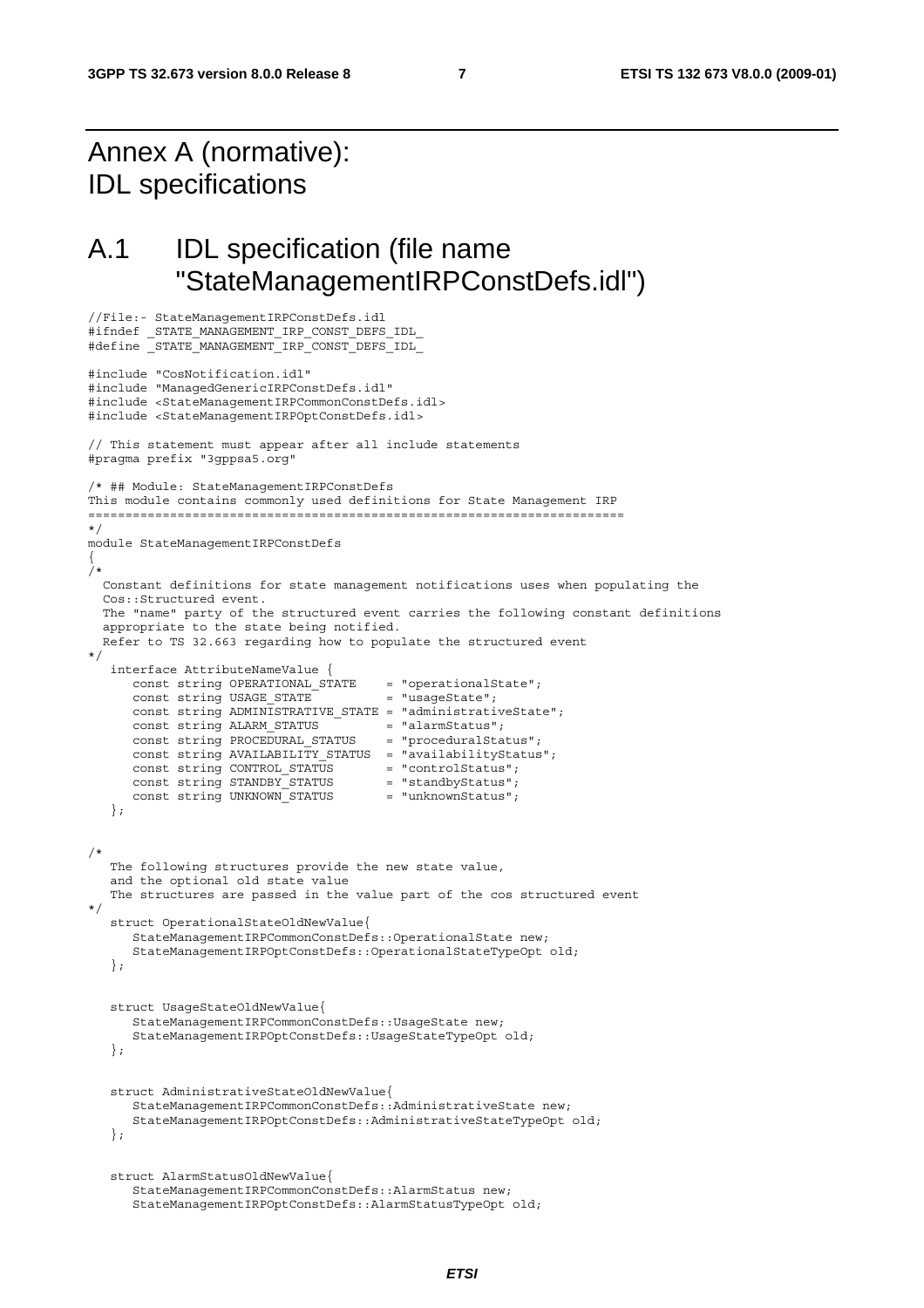};

|    | struct ProceduralStatusOldNewValue{<br>StateManagementIRPCommonConstDefs::ProceduralStatusValues new;<br>StateManagementIRPOptConstDefs::ProceduralStatusTypeOpt old;<br>$\}$ ;         |
|----|-----------------------------------------------------------------------------------------------------------------------------------------------------------------------------------------|
|    | struct AvailabilityStatusOldNewValue{<br>StateManagementIRPCommonConstDefs::AvailabilityStatusValues new;<br>StateManagementIRPOptConstDefs: : AvailabilityStatusTypeOpt old;<br>$\}$ ; |
|    | struct ControlStatusOldNewValue{<br>StateManagementIRPCommonConstDefs::ControlStatusValues new;<br>StateManagementIRPOptConstDefs::ControlStatusTypeOpt old;<br>$\}$ ;                  |
|    | struct StandbyStatusOldNewValue{<br>StateManagementIRPCommonConstDefs::StandbyStatus new;<br>StateManagementIRPOptConstDefs::StandbyStatusTypeOpt old;<br>};                            |
|    | struct UnknownStatusOldNewValue{<br>StateManagementIRPCommonConstDefs::UnknownStatus new;<br>StateManagementIRPOptConstDefs::UnknownStatusTypeOpt old;<br>$\}$ ;                        |
| ∤; |                                                                                                                                                                                         |

#endif // \_STATE\_MANAGEMENT\_IRP\_CONST\_DEFS\_IDL\_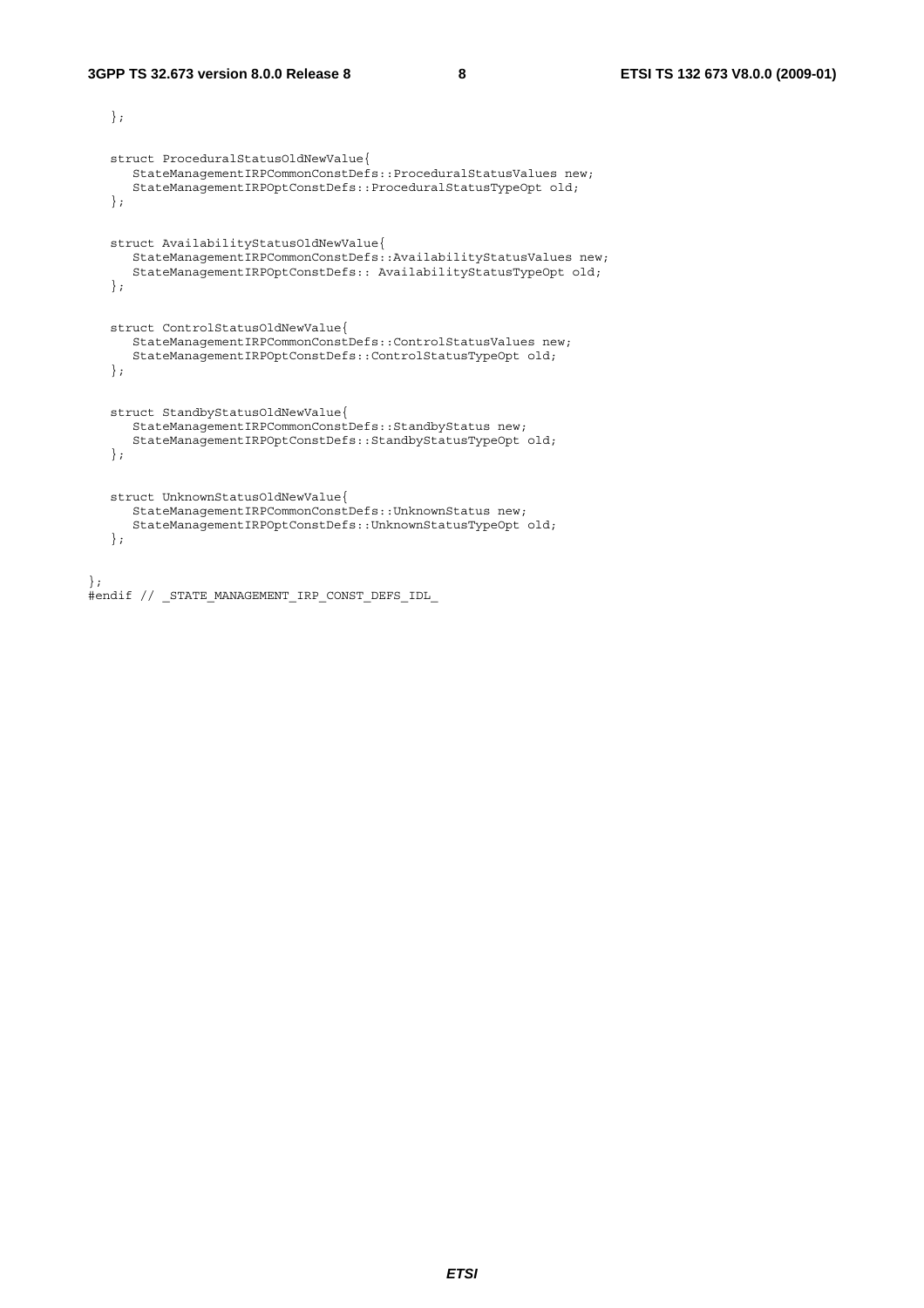#### A.2 IDL specification (file name "StateManagementIRPOptConstDefs.idl") //File:-StateManagementIRPOptConstDefs.idl #ifndef \_STATE\_MANAGEMENT\_IRP\_OPT\_CONST\_DEFS\_IDL\_ #define \_STATE\_MANAGEMENT\_IRP\_OPT\_CONST\_DEFS\_IDL\_ #include "CosNotification.idl" #include "ManagedGenericIRPConstDefs.idl" #include "StateManagementIRPCommonConstDefs.idl" // This statement must appear after all include statements #pragma prefix "3gppsa5.org" /\* ## Module: StateManagementIRPOptConstDefs This module contains commonly used optional definitions for State Management IRP ================================================================================ \*/ module StateManagementIRPOptConstDefs {  $/$ \* Definition of Operational State based on X.721 [3], if optional. \*/ union OperationalStateTypeOpt switch(boolean) { case TRUE: StateManagementIRPCommonConstDefs::OperationalState operational\_state; }; /\* Definition of Usage State based on X.721 [3], if optional. \*/ union UsageStateTypeOpt switch(boolean) { case TRUE: StateManagementIRPCommonConstDefs: : UsageState usage state; };  $/$ \* Definition of Administrative State based on X.721 [3], if optional. \*/ union AdministrativeStateTypeOpt switch(boolean) { case TRUE: StateManagementIRPCommonConstDefs::AdministrativeState administrative\_state; }; /\* Definition of Alarm Status based on M.3100 [4], if optional. \*/ union AlarmStatusTypeOpt switch(boolean) { case TRUE: StateManagementIRPCommonConstDefs::AlarmStatus alarm\_status; };  $/$ \* Definition of Procedural Status based on X.721 [3], if optional. \*/ union ProceduralStatusTypeOpt switch(boolean) { case TRUE: StateManagementIRPCommonConstDefs:: ProceduralStatus procedural status; }; /\* Definition of Availability Status based on X.721 [3], if optional. \*/ union AvailabilityStatusTypeOpt switch(boolean) { case TRUE: StateManagementIRPCommonConstDefs::AvailabilityStatus availability\_status; };  $/$ \* Definition of Control Status based on X.721 [3], if optional. \*/ union ControlStatusTypeOpt switch(boolean)  $\{$ case TRUE: StateManagementIRPCommonConstDefs::ControlStatus control status;

#### *ETSI*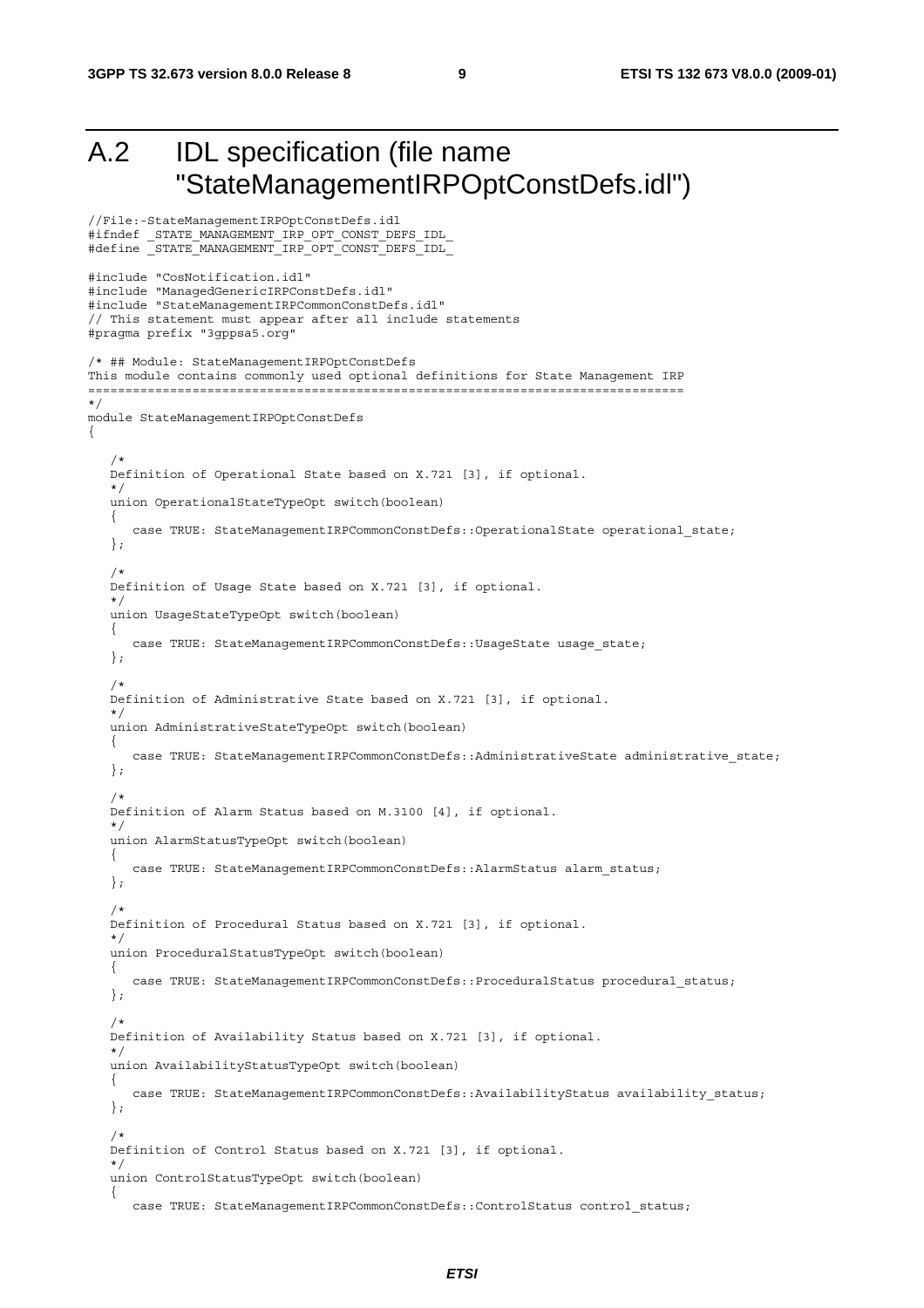}; /\* Definition of Standby Status based on X.721 [3], if optional. \*/ union StandbyStatusTypeOpt switch(boolean) { case TRUE: StateManagementIRPCommonConstDefs::StandbyStatus standby\_status; }; /\* Definition of Unknown Status based on X.721 [3], if optional. \*/ union UnknownStatusTypeOpt switch(boolean) { case TRUE: StateManagementIRPCommonConstDefs::UnknownStatus unknown\_status; }; };

#endif // \_STATE\_MANAGEMENT\_IRP\_OPT\_CONST\_DEFS\_IDL\_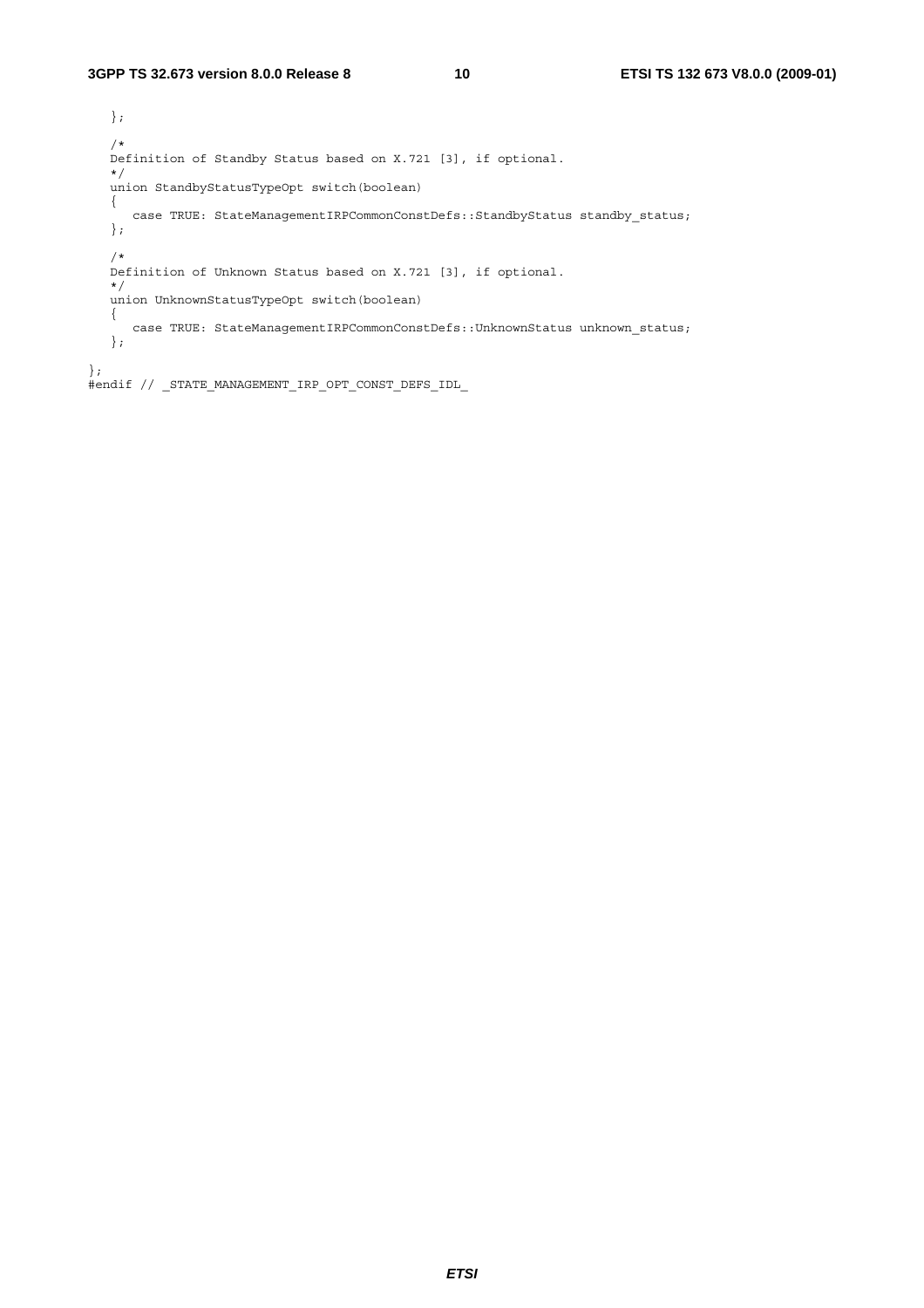//File: StateManagementIRPCommonConstDefs.idl

# A.3 IDL specification (file name "StateManagementIRPCommonConstDefs.idl")

```
#ifndef _STATE_MANAGEMENT_IRP_COMMON_CONST_DEFS_IDL_ 
#define _STATE_MANAGEMENT_IRP_COMMON_CONST_DEFS_IDL_ 
// This statement must appear after all include statements 
#pragma prefix "3gppsa5.org" 
/* Module: StateManagementIRPCommonConstDefs 
This module contains commonly used definitions for State Management IRP 
======================================================================== 
*/ 
module StateManagementIRPCommonConstDefs 
{ 
/*
    Definition of Operational State based on X.721 [3], if mandatory. 
    */ 
    enum OperationalState 
    { 
       Disabled, Enabled 
    }; 
/*
    Definition of Usage State based on X.721 [3], if mandatory. 
    */ 
    enum UsageState 
    { 
       Idle, Active, Busy 
    }; 
    /* 
    Definition of Administrative State based on X.721 [3], if mandatory. 
    */ 
    enum AdministrativeState 
    { 
       Locked, Unlocked, ShuttingDown 
    }; 
/*
    Definition of Alarm Status based on M.3100 [4], if mandatory. 
    */ 
    enum AlarmStatus 
    { 
       CLEARED, INDETERMINATE, WARNING, MINOR, MAJOR, CRITICAL 
    }; 
/*
    Definition of Procedural Status based on X.721 [3], if mandatory. 
    */ 
    enum ProceduralStatusValues 
    { 
       InitializationRequired, NotInitialized, Initializing, Reporting, 
       Terminating 
    }; 
    typedef sequence <ProceduralStatusValues,5> ProceduralStatus; 
    /* 
    Definition of Availability Status based on X.721 [3], if mandatory. 
    */ 
    enum AvailabilityStatusValues 
    { 
       InTest, Failed, PowerOff, OffLine, OffDuty, Dependency, Degraded, 
       NotInstalled, LogFull 
    }; 
    typedef sequence <AvailabilityStatusValues,9> AvailabilityStatus; 
/*
    Definition of Control Status based on X.721 [3], if mandatory. 
    */ 
    enum ControlStatusValues 
\{
```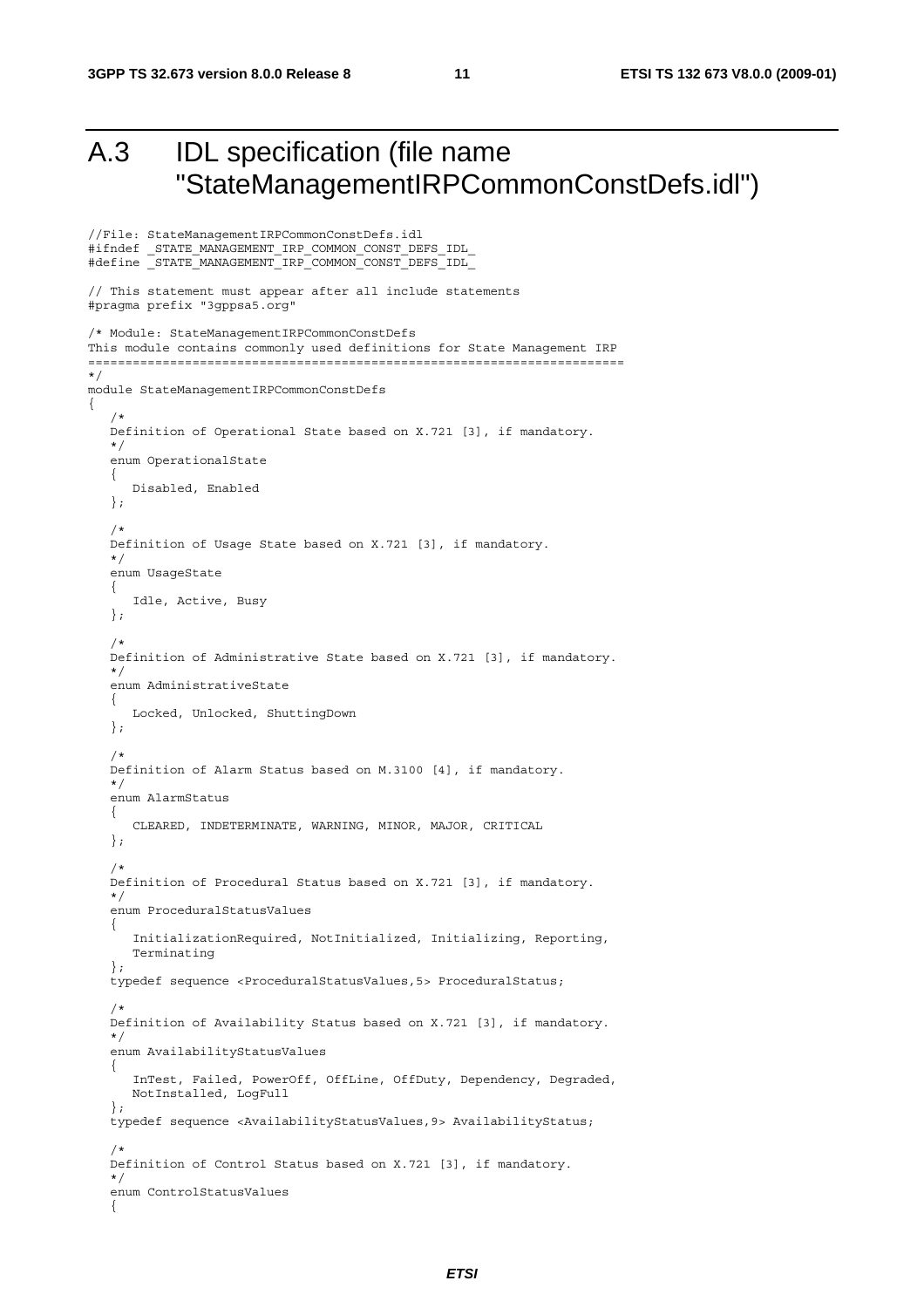```
 SubjectToTest, PartOfServicesLocked, ReservedForTest, Suspended 
    }; 
    typedef sequence <ControlStatusValues,4> ControlStatus; 
    /* 
    Definition of Standby Status based on X.721 [3], if mandatory. 
    */ 
    enum StandbyStatus 
    { 
      HotStandby, ColdStandby, ProvidingService 
    }; 
    /* 
    Definition of Unknown Status based on X.721 [3], if mandatory 
    (if switch is TRUE then value equal to TRUE implies "unknown status"). 
    */ 
    union UnknownStatus switch(boolean) 
    { 
      case TRUE: boolean value; 
    }; 
}; 
#endif //_STATE_MANAGEMENT_IRP_COMMON_CONST_DEFS_IDL_
```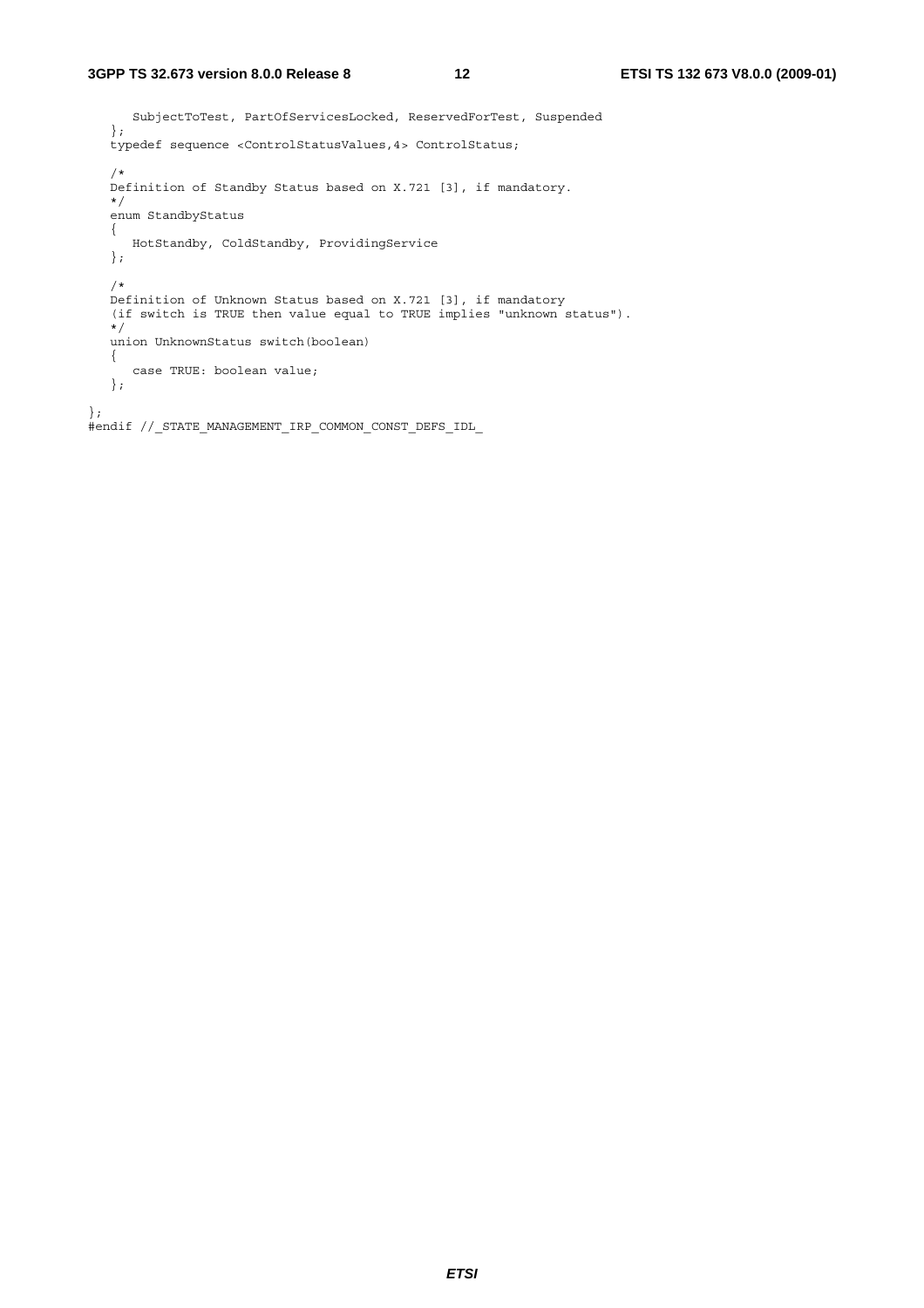# Annex B (informative): Change history

| <b>Change history</b> |               |                       |            |     |                                                                           |         |               |
|-----------------------|---------------|-----------------------|------------|-----|---------------------------------------------------------------------------|---------|---------------|
| <b>Date</b>           |               | <b>TSG # TSG Doc.</b> | ICR.       |     | <b>Rev Subject/Comment</b>                                                | Cat Old | <b>New</b>    |
| Sep 2002              |               | SA 17 SP-020470       |            | --  | Submitted to TSG SA #17 for Approval                                      | --      | $1.0.0$ 5.0.0 |
| Mar 2003              |               | SA 19 SP-030143       | $0001$ --  |     | CORBA IDL Compiler Errors, Invalid CORBA IDL Include Reference            | F       | 5.0.0 5.1.0   |
| Mar 2004              |               | SA 23 SP-040105       |            | $-$ | Automatic upgrade to Rel-6 (no CR)                                        | --      | 5.1.0 6.0.0   |
| Sep 2004              |               | ISA 25 SP-040588      | $0003$ $-$ |     | Correction of the alarmStatus mapping - Align with 32.672 CM; State       | A       | $6.0.0$ 6.1.0 |
|                       |               |                       |            |     | Management IRP Information Service                                        |         |               |
| Sep 2004              |               | SA 25 SP-040569       | $0004$ --  |     | Provide constant definitions to support state change events               | B       | 6.0.06.1.0    |
| Mar 2005              |               | ISA 27 ISP-050051     | $0005$ --  |     | Apply the Generic System Context, update of reference to IS specification | F       | $6.1.0$ 6.2.0 |
|                       |               |                       |            |     | - Align with TS 32.672                                                    |         |               |
| Jun 2005              |               | SA 28 SP-050300       | $0007$ --  |     | Align AlarmStatus with the IS in TS 32.672                                | A       | $6.2.0$ 6.3.0 |
| Dec 2005              |               | SA 30 SP-050722       | $0008$ $-$ |     | Correct IDL errors prevent compilation                                    | F       | 6.3.064.0     |
| Jun 2007              | $SA$ 36 $-$   |                       |            | --  | Automatic upgrade to Rel-7 (no CR) at freeze of Rel-7. Deleted reference  | --      | $6.4.0$ 7.0.0 |
|                       |               |                       |            |     | to CMIP SS, discontinued from R7 onwards.                                 |         |               |
| Dec 2008              | <b>SA 42-</b> |                       |            |     | Upgrade to Release 8                                                      | --      | $7.0.0$ 8.0.0 |